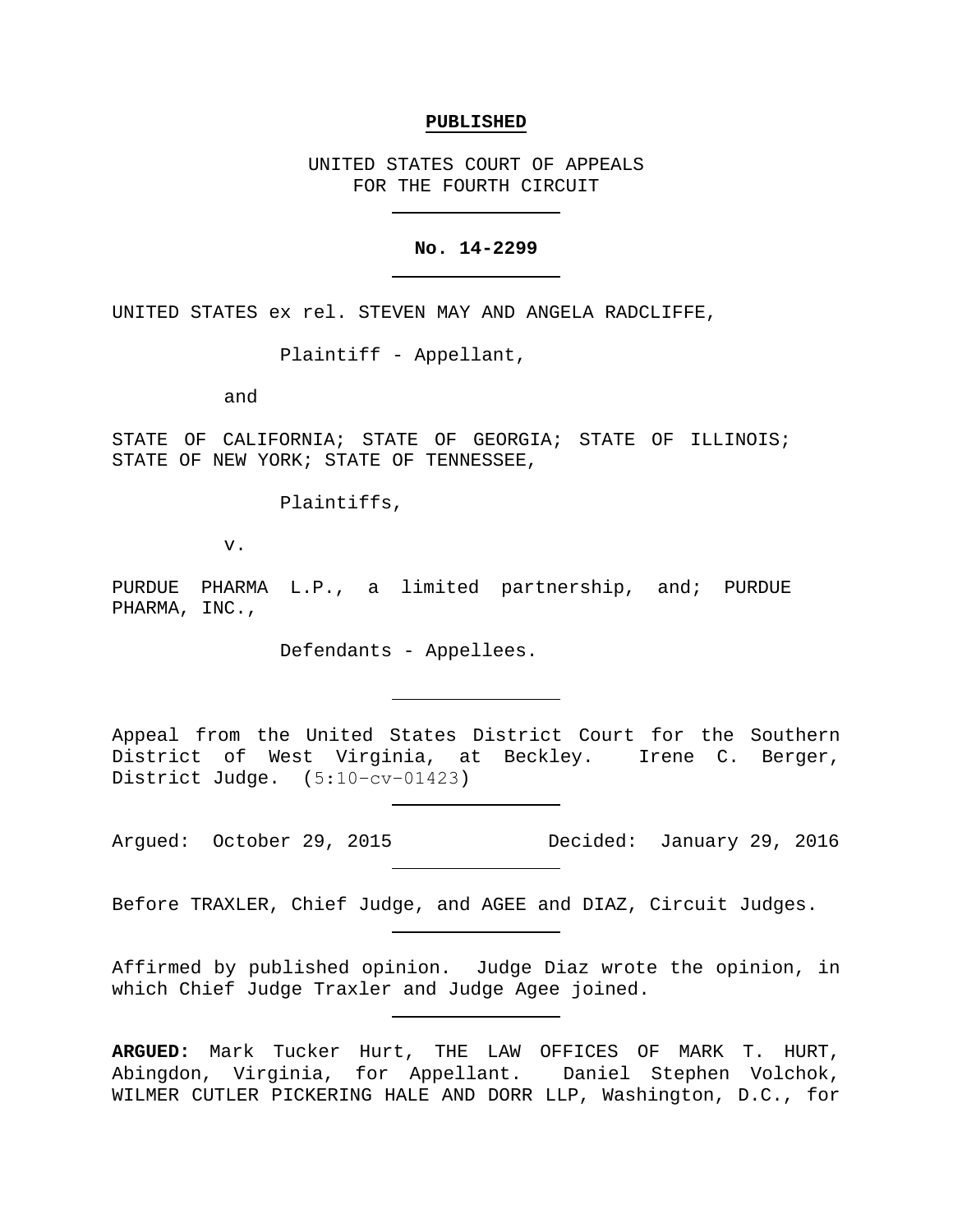Appellees. **ON BRIEF:** Paul W. Roop, II, ROOP LAW OFFICE, LC, Beckley, West Virginia, for Appellant. Howard M. Shapiro, Christopher E. Babbitt, Charles C. Speth, Ariel Hopkins, WILMER CUTLER PICKERING HALE AND DORR LLP, Washington, D.C., for Appellees.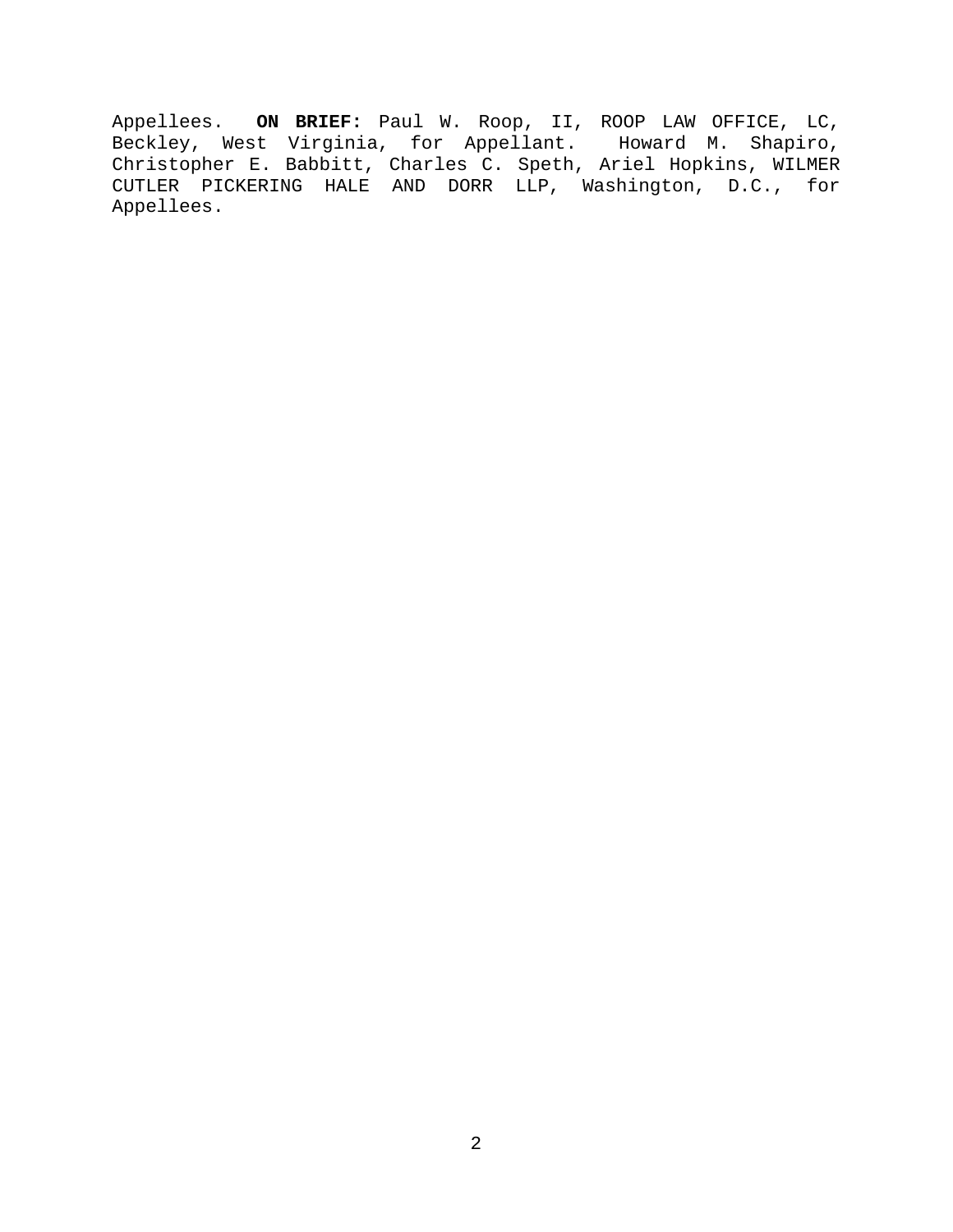DIAZ, Circuit Judge:

Steven May and Angela Radcliffe (the "Relators") appeal the district court's dismissal of their qui tam action under the False Claims Act ("FCA"), 31 U.S.C. § 3729 et seq. They contend that the district court incorrectly concluded that (1) the pre-2010 version of the FCA's "public disclosure bar," 31 U.S.C. § 3730(e)(4) (2009), divested the court of subject matter jurisdiction; and, alternatively, (2) the Relators failed to plead fraud in accordance with Federal Rule of Civil Procedure 9(b). We agree that the public disclosure bar left the district court without jurisdiction over the Relators' FCA claims; therefore, we do not reach the court's alternative ground for dismissal. Accordingly, we affirm.

I.

The FCA allegations at issue have enjoyed a long though not particularly fruitful life, having reached this court now for the third time. Ten years ago, Mark Radcliffe—a former district sales manager for Purdue Pharma ("Purdue")—filed a qui tam action under the FCA against Purdue. United States ex rel. Radcliffe v. Purdue Pharma L.P., 600 F.3d 319, 321–22 (4th Cir. 2010). He alleged a fraudulent scheme whereby Purdue marketed the pain medication OxyContin as having a falsely inflated 2:1 equianalgesic ratio—which is a measure of a painkiller's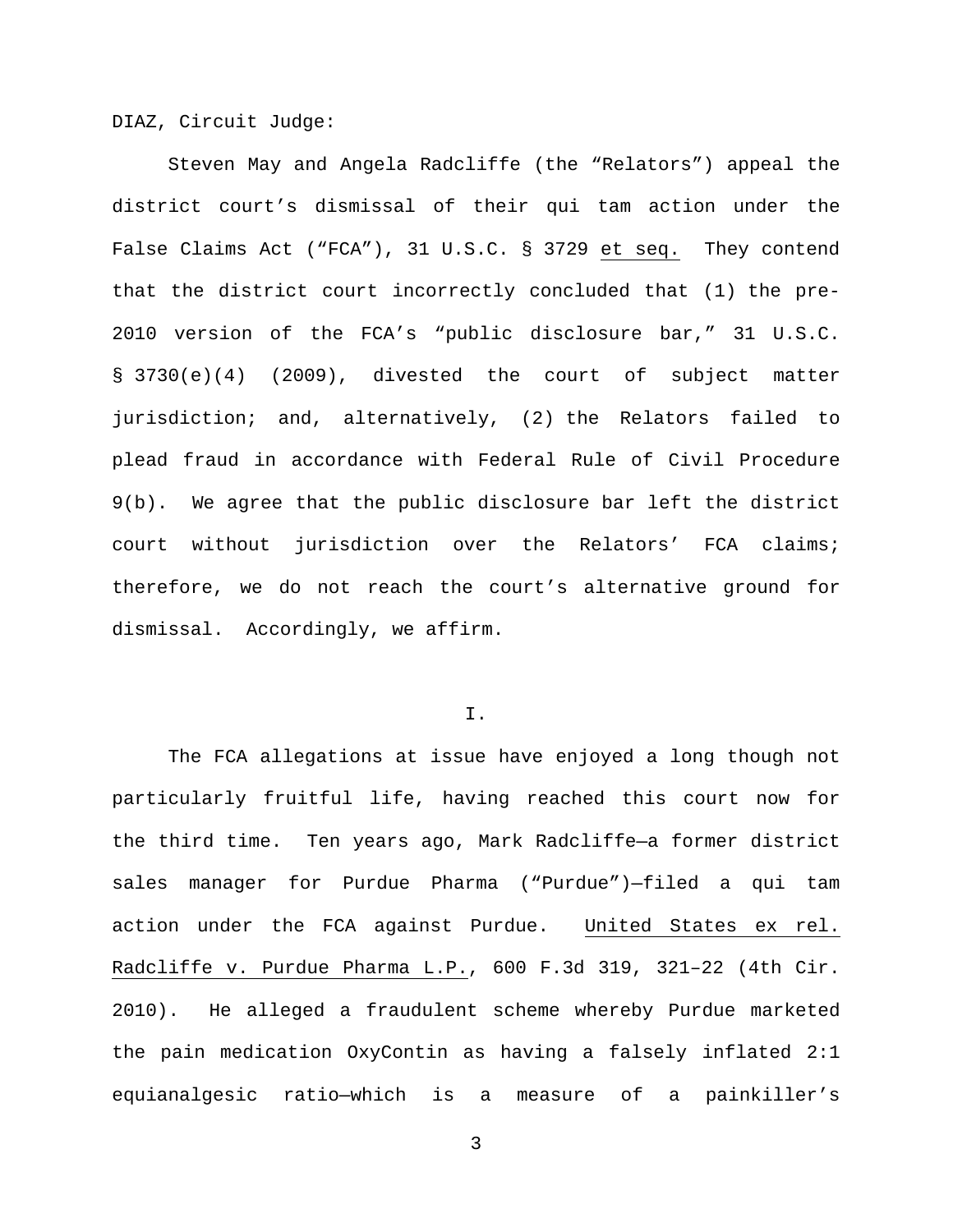potency—as compared to one of Purdue's older pain drugs, MS Contin. Id. at 321. By overstating the ratio, Radcliffe claimed, Purdue deceived physicians into prescribing—and the federal government into paying for—OxyContin instead of less costly MS Contin. Id. at 321–22 & n.3. In 2010, we held that Radcliffe's qui tam action must be dismissed based on a release he executed upon accepting a severance package from Purdue after it restructured its workforce. Id. at 322 & n.2, 324.

Less than two months after the Supreme Court denied Radcliffe's petition for certiorari, United States ex rel. Radcliffe v. Purdue Pharma, L.P., 562 U.S. 977 (2010), his wife Angela decided to "take up . . . the baton" and file the qui tam action against Purdue now before the court. J.A. 434. Joining her as a relator is Steven May, a former Purdue employee who worked under Mr. Radcliffe. One of their attorneys is Mark Hurt, who was Mr. Radcliffe's counsel throughout his qui tam action.

The allegations in the Relators' lawsuit are "nearly identical to" those pursued by Mr. Radcliffe. United States ex rel. May v. Purdue Pharma L.P., 737 F.3d 908, 911 (4th Cir. 2013), cert. denied, 135 S. Ct. 2376 (2015). While the district court found that the Relators did not base their allegations on a personal review of the documents filed in Mr. Radcliffe's suit, the court concluded that their "contribution to the case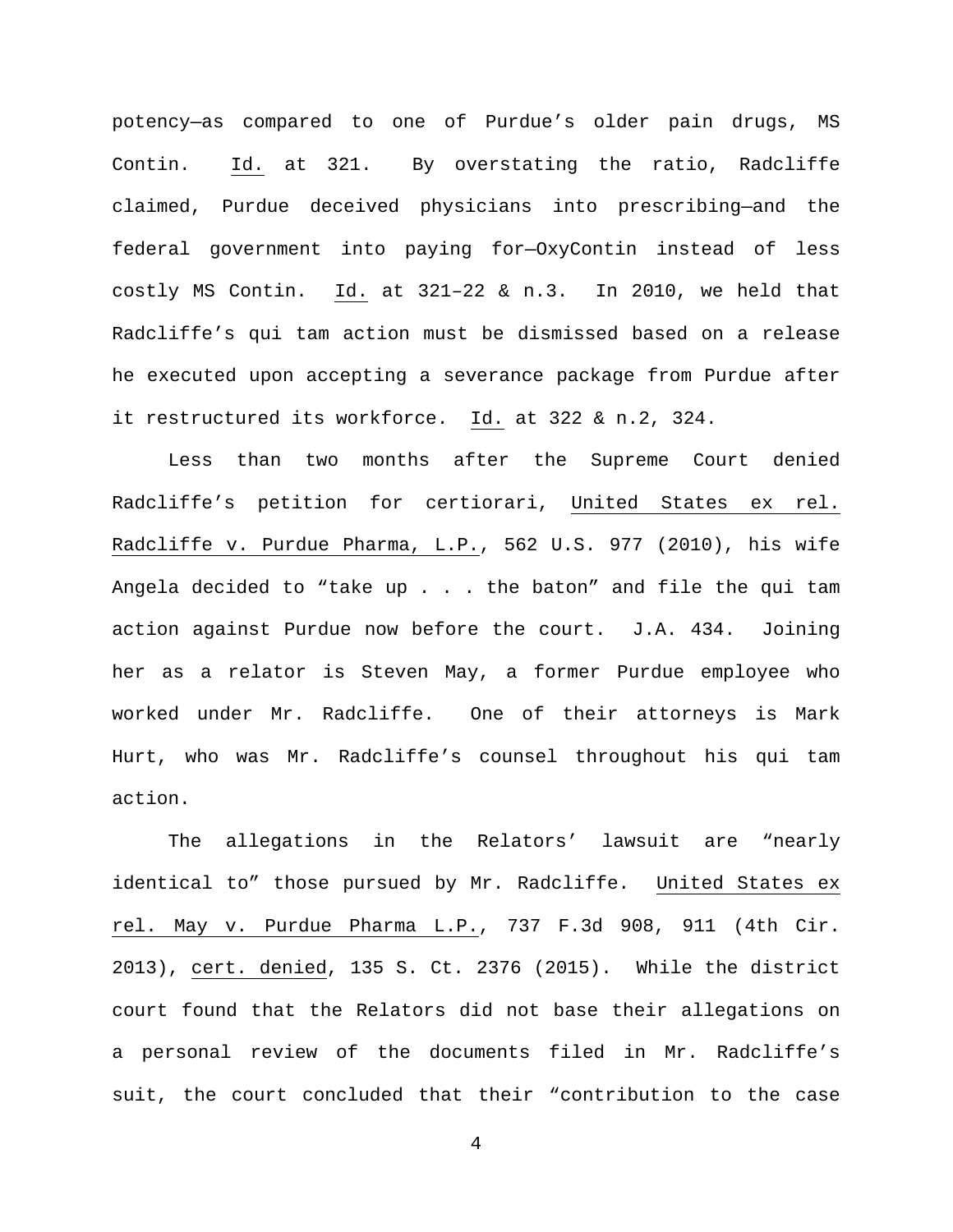was essentially to provide plaintiffs' names not associated with the release that barred Mr. Radcliffe's suit." J.A. 1323–24. The facts of the fraudulent scheme alleged in this action come from Mr. Hurt, who "simply used his own knowledge developed during [Mr. Radcliffe's suit] and the documents provided by Mr. Radcliffe . . . to draft the pleadings here." J.A. 1323.

The district court dismissed the Relators' suit on res judicata grounds, giving preclusive effect to Mr. Radcliffe's qui tam action. United States ex rel. May v. Purdue Pharma L.P., No. 10-cv-01423, 2012 WL 4056720, at \*4–5 (S.D.W. Va. Sept. 14, 2012). We vacated that judgment, holding that Mr. Radcliffe's release "was personal to him" and "could not serve as a defense to any claims that the Relators (or other nonsignatories) might assert against Purdue." May, 737 F.3d at 913–14, 920. And while Purdue argued that we could affirm the district court's dismissal on the alternative theory that the public disclosure bar precluded the Relators' action, we explained that ruling on that issue would be premature, as the district court had not made the requisite jurisdictional findings of fact. Id. at 919–20.

On remand, the district court dismissed the Relators' amended complaint, holding that their allegations were based on the claims from Mr. Radcliffe's suit and therefore the public disclosure bar stripped the court of subject matter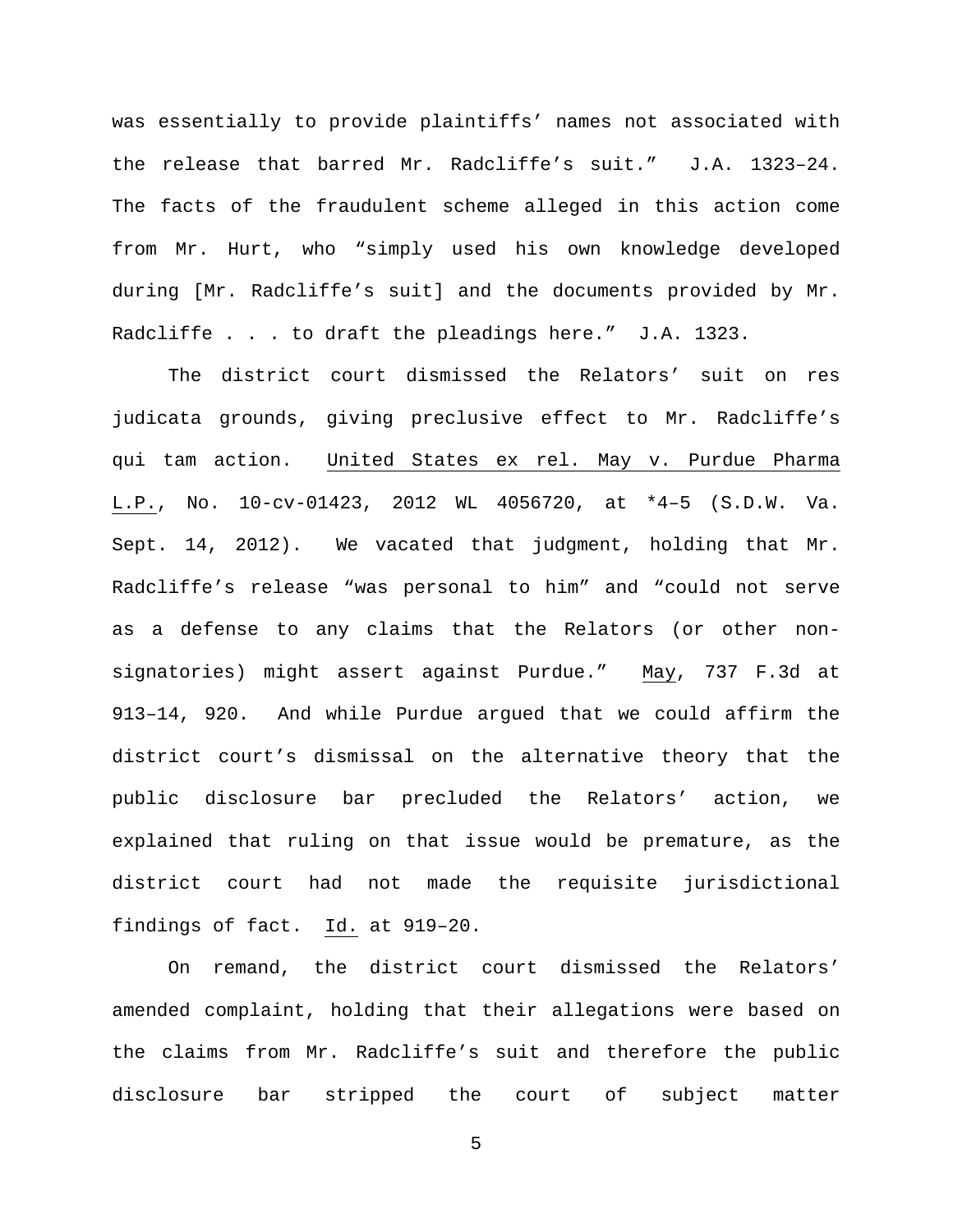jurisdiction. In the alternative, the court (1) held that the Relators failed to plead fraud with particularity under Rule 9(b), and (2) denied the Relators leave to further amend their complaint.[1](#page-5-0)

This appeal followed.

### II.

### A.

The FCA provides a cause of action "against anyone who 'knowingly presents' to the government 'a false or fraudulent claim for payment or approval.'" United States ex rel. Owens v. First Kuwaiti Gen. Trading & Contracting Co., 612 F.3d 724, 728 (4th Cir. 2010) (quoting  $\S$  3729(a)(1)). "In adopting the FCA, 'the objective of Congress was broadly to protect the funds and property of the government.'" Id. (quoting Rainwater v. United States, 356 U.S. 590, 592 (1958)).

To fulfill this objective, the FCA in certain circumstances permits qui tam actions, which "provide cash bounties . . . to private citizens who successfully bring suit against those who defraud the federal government." United States ex rel.

<span id="page-5-0"></span><sup>&</sup>lt;sup>1</sup> The Relators also alleged various state law claims. The district court explained that "[t]o the extent dismissal of the state law claims is not required by the Court's previous<br>findings, the Court declines to exercise supplemental findings, the Court declines to exercise supplemental jurisdiction over those claims." J.A. 1336.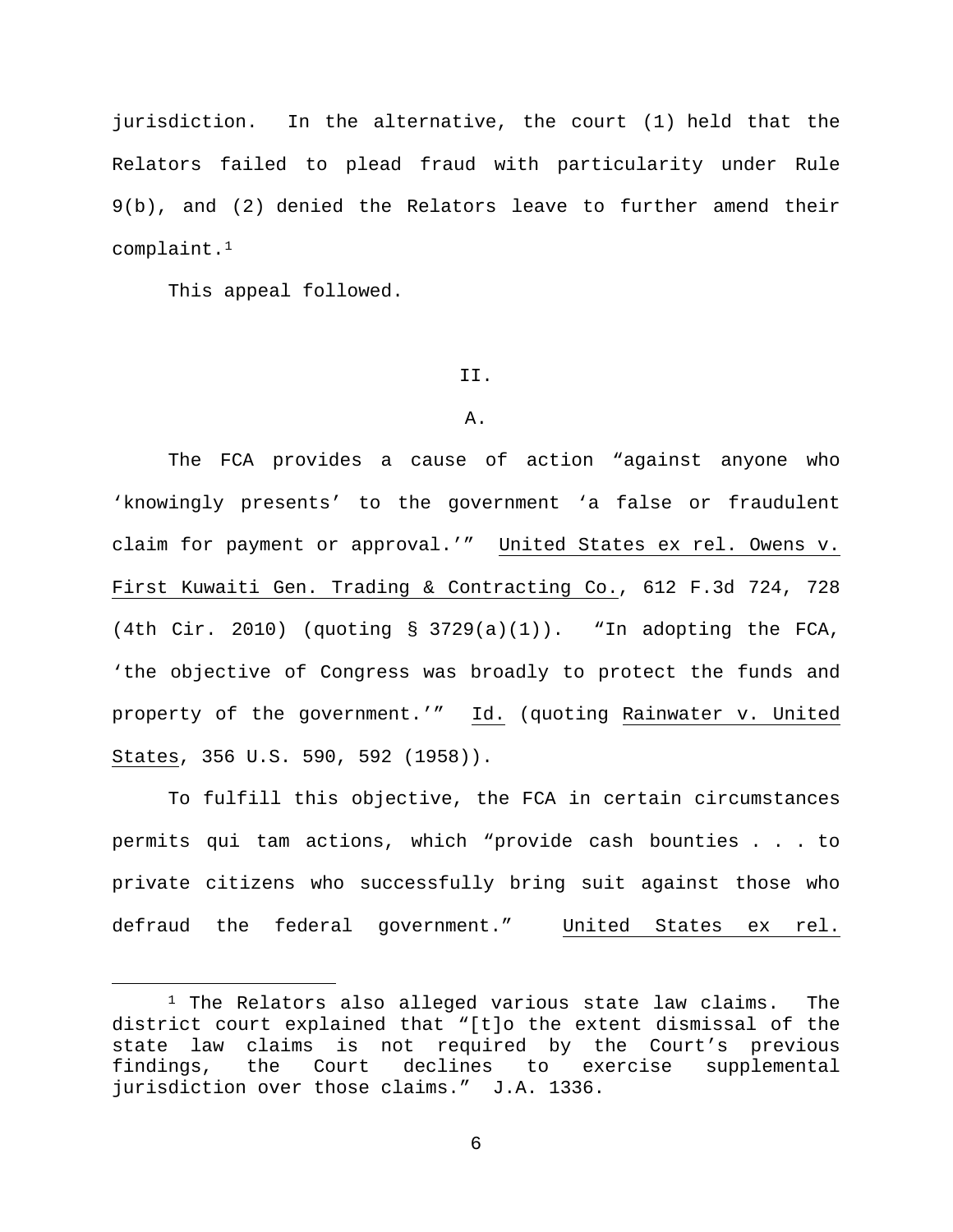Springfield Terminal Ry. Co. v. Quinn, 14 F.3d 645, 649 (D.C. Cir. 1994). One barrier to bringing a qui tam action under the FCA, however, is its "public disclosure bar." While Congress amended the public disclosure bar in 2010, we held that in the instant case, which involves allegations between 1996 and 2005, the pre-2010 version of the bar governs. May, 737 F.3d at 914–

18. It provides:

No court shall have jurisdiction over an action under this section based upon the public disclosure of allegations or transactions in a criminal, civil, or administrative hearing . . . unless the action is brought by the Attorney General or the person bringing the action is an original source of the information.

31 U.S.C. § 3730(e)(4)(A) (2009).

We interpret the phrase "based upon" in the pre-2010 public disclosure bar differently than our sister circuits. United States ex rel. Ondis v. City of Woonsocket, 587 F.3d 49, 57 (1st Cir. 2009) (discussing the circuit split on this issue and observing that "[t]his leaves the Fourth Circuit alone among the courts of appeals in favoring a narrow reading of the [public disclosure bar's] 'based upon' language"). While other circuits read the phrase to bar FCA claims that are "substantially similar to" or "supported by" publicly disclosed information, see, e.g., id.; United States ex rel. Bledsoe v. Cmty. Health Sys., Inc., 342 F.3d 634, 646 (6th Cir. 2003), we interpret it to preclude actions "only where the relator has actually derived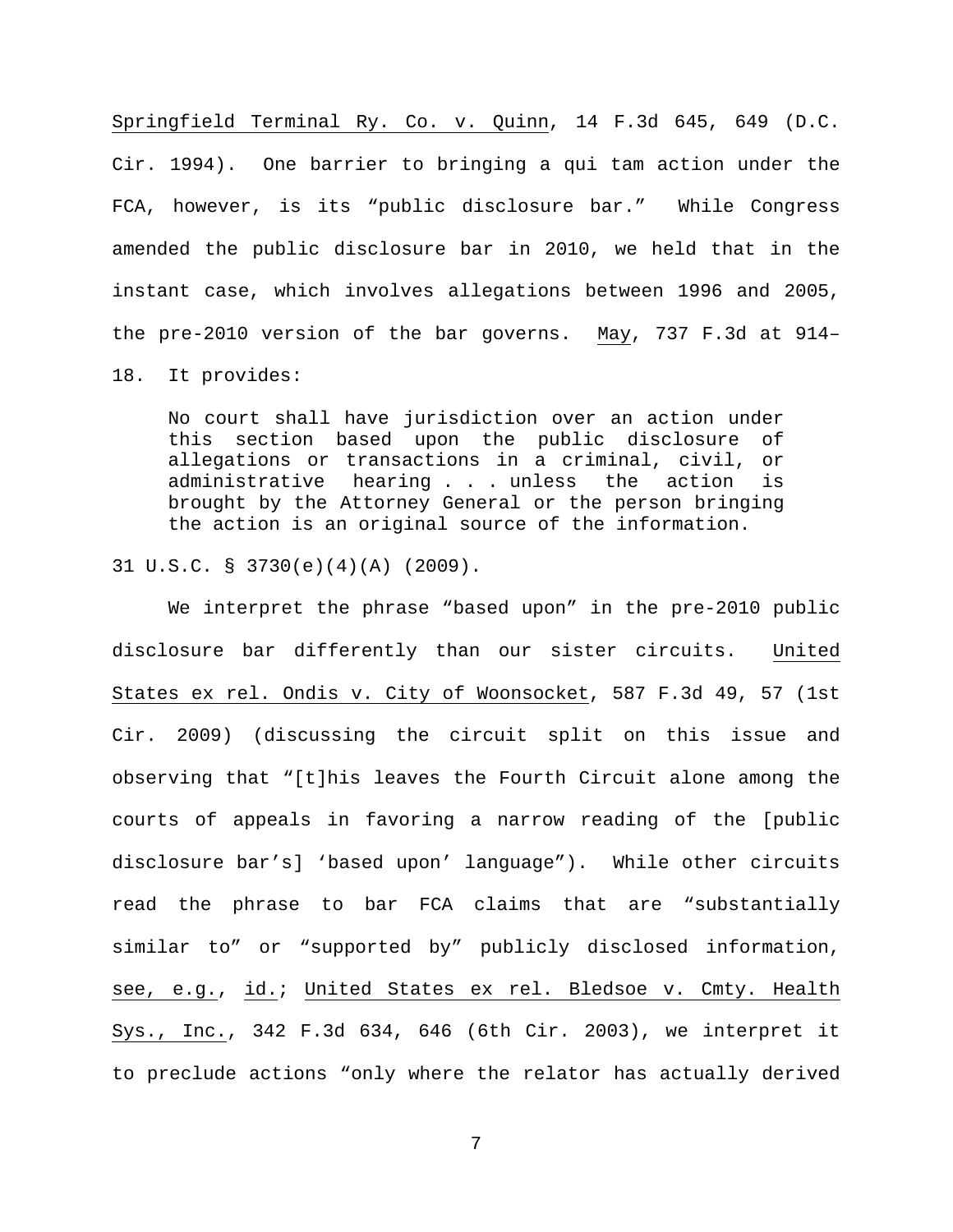from [a public] disclosure the allegations upon which his qui tam action is based," United States ex rel. Siller v. Becton Dickinson & Co., 21 F.3d 1339, 1348 (4th Cir. 1994). This test is satisfied if a relator's claim is "even partly" derived from prior public disclosures. United States ex rel. Vuyyuru v. Jadhav, 555 F.3d 337, 351 (4th Cir. 2009).[2](#page-7-0) 

A relator bears the burden of proving that the public disclosure bar does not preclude his FCA action. Id. at 347. When a relator cannot clear the pre-2010 version of the public disclosure bar, the court is divested of subject matter jurisdiction. § 3730(e)(4)(A); see also May, 737 F.3d at 916. We review the district court's legal conclusions de novo and its jurisdictional findings of fact for clear error. United States ex rel. Wilson v. Graham Cty. Soil & Water Conservation Dist., 777 F.3d 691, 695 (4th Cir. 2015).

### B.

The Relators argue that their allegations are not "actually derived from" a public disclosure and therefore the district court had subject matter jurisdiction. In support, they highlight the district court's finding that they did not personally review the filings in Mr. Radcliffe's lawsuit prior

<span id="page-7-0"></span><sup>&</sup>lt;sup>2</sup> The public disclosure bar contains an exception for relators who are the "original source" of their allegations. § 3730(e)(4)(A). Here, the Relators do not argue that the original source exception applies.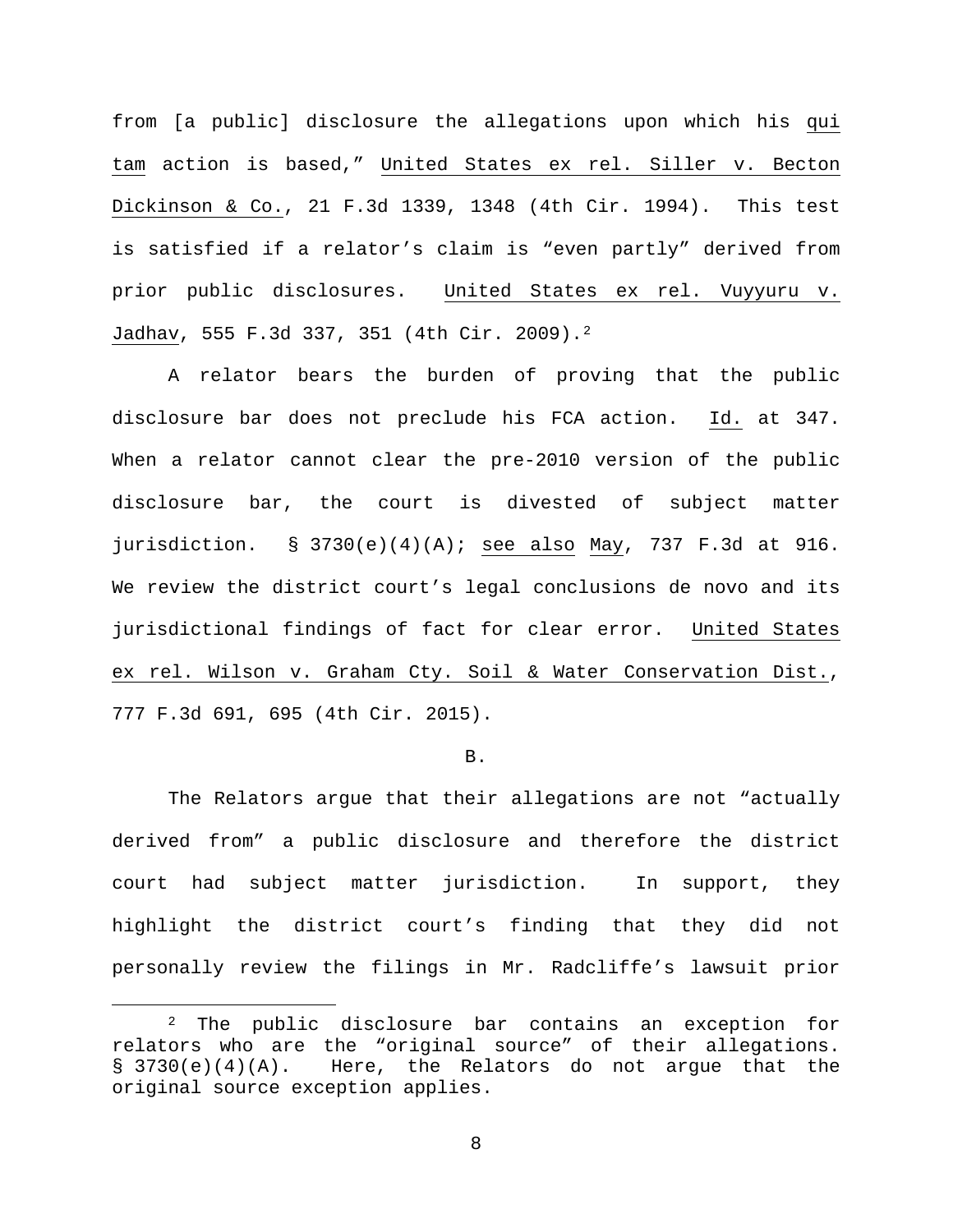to instituting this action. $3$  They also point out that although their attorneys' knowledge is imputed to them, Appellant's Br. at 21; accord Appellee's Br. at 13, Mr. Hurt and his co-counsel "had already learned of all of the allegations in [Mr. Radcliffe's] complaint previously from nonpublic sources," Appellant's Br. at 22; accord Appellee's Br. at 5 (explaining that this is "necessarily so" because the Relators' counsel prepared the filings in Mr. Radcliffe's case).

Accordingly, we must determine whether the Relators can sidestep the public disclosure bar when their allegations—though not directly stemming from the docket entries in Mr. Radcliffe's lawsuit—are derived from facts their attorney learned while representing Mr. Radcliffe and preparing the public filings in his case. We hold that the district court correctly dismissed the Relators' suit.

The Relators' claim of error rises and falls with our decision in Siller. Accordingly, we turn to that case. In Siller, the relator worked for a company, Scientific Supply, that had filed suit against Becton Dickinson alleging that it had "canceled [Scientific Supply's] distributorship because it feared that [Scientific Supply] . . . would disclose that [it] was overcharging the government." 21 F.3d at 1340–41.

<span id="page-8-0"></span><sup>&</sup>lt;sup>3</sup> There is no dispute that the filings in Mr. Radcliffe's lawsuit are qualifying public disclosures under  $\S$  3730(e)(4)(A).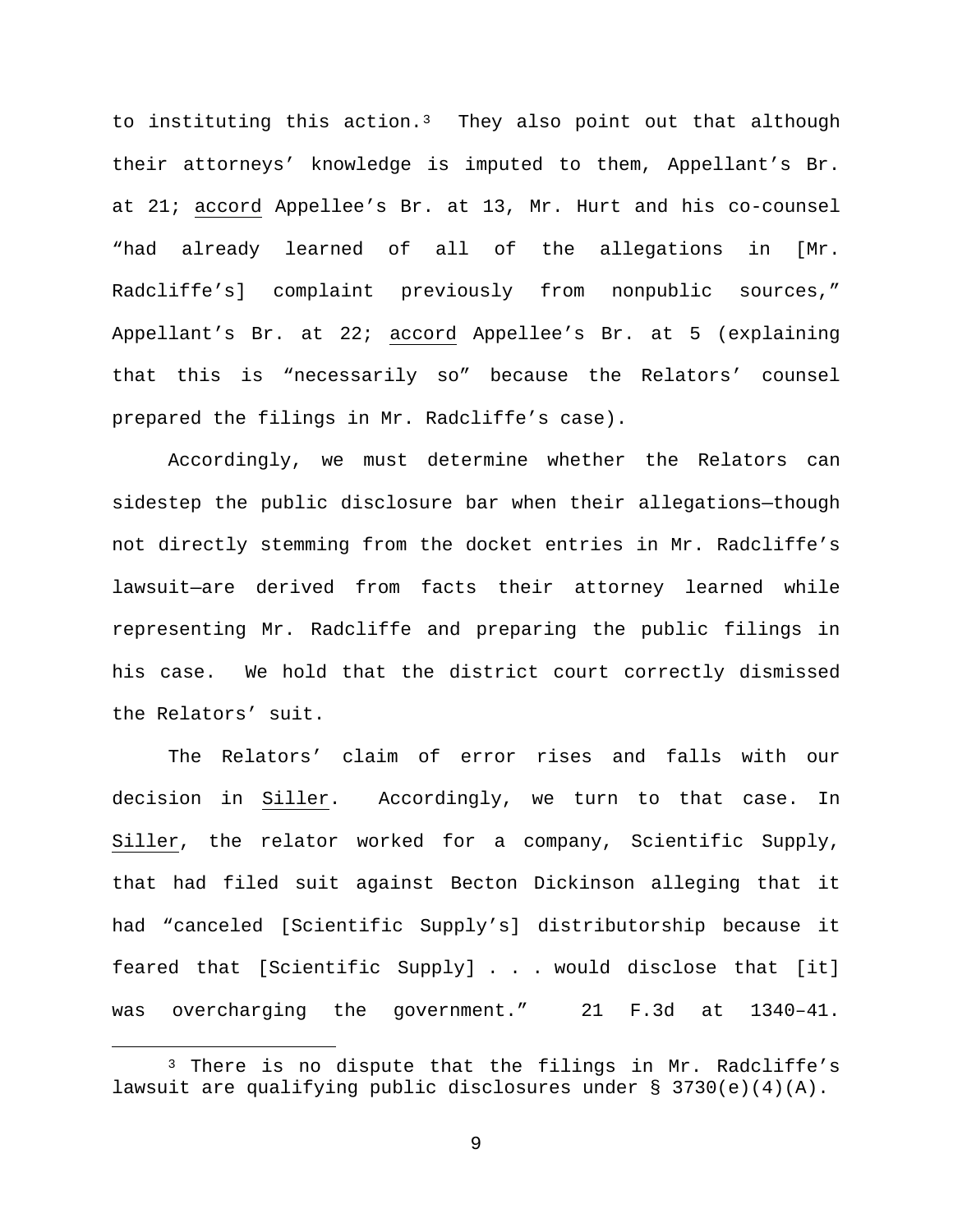Scientific Supply and Becton Dickinson ultimately settled their lawsuit. Id. at 1341. Over a year after the settlement, the relator filed his qui tam action against Becton Dickinson. Id. He claimed that "he originally learned that [Becton Dickinson] overcharged the government through his employment with [Scientific Supply], not as a result of [Scientific Supply's] suit against [Becton Dickinson]." Id. Indeed, the relator alleged that he learned of the fraud before Scientific Supply filed suit and that he had not read Scientific Supply's complaint until after he filed his qui tam action. Id.

After parsing the meaning of the term "based upon" in the public disclosure bar, we held that the bar is triggered when "the relator has actually derived from [a public] disclosure the allegations upon which his qui tam action is based." Id. at 1348. Applying this test, we observed that "[i]t [was] certainly possible that, as [the relator] contends, [he] actually learned of [Becton Dickinson's] alleged fraud entirely independently of the [Scientific Supply] suit, and derived his allegations from that independent knowledge." Id. at 1349. Thus, we concluded that the district court improperly dismissed the relator's action under the public disclosure bar and we remanded for further fact finding "because the district court made no finding on whether [the relator] actually derived his allegations from the [Scientific Supply] suit, a finding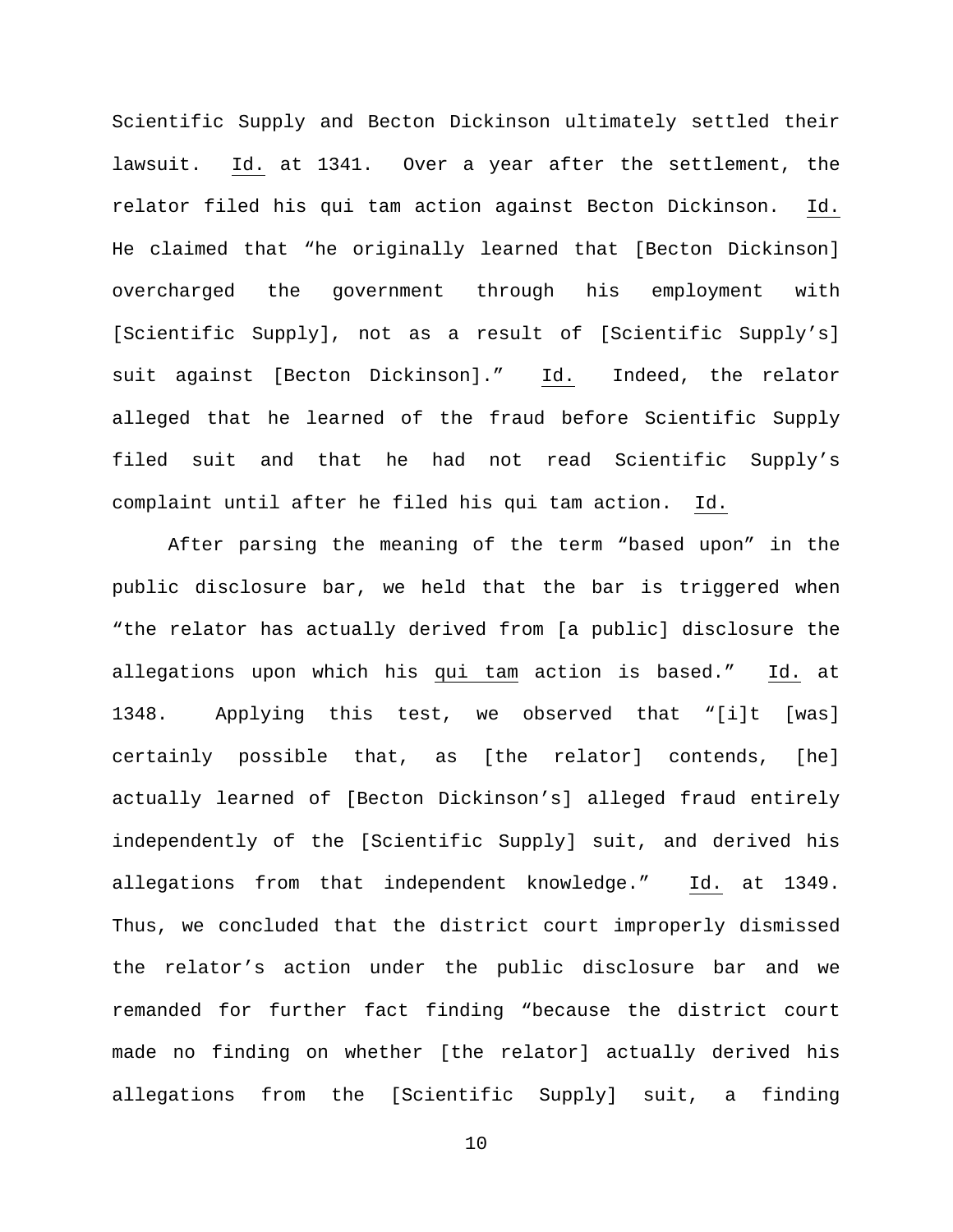necessary to the conclusion that [the relator's] action was 'based upon' that suit." Id.

Here, unlike in Siller, it is clear that the Relators did not independently discover the facts underpinning their allegations. Additionally, we know beyond doubt that the Relators did not learn of the alleged fraud "entirely independently of" a prior lawsuit, as may have been true for the relator in Siller. Instead, the Relators' knowledge in this case stems from their attorney's involvement in Mr. Radcliffe's qui tam action.

Moreover, Siller anticipated that in factual circumstances similar to those involved here, application of our "actually derived from" test would result in dismissal. In reaching our understanding of the "based upon" language in the public disclosure bar, we rejected a broader statutory construction set out in United States ex rel. Doe v. John Doe Corp., 960 F.2d 318 (2d Cir. 1992). See Siller, 21 F.3d at 1347–49.

In Doe, the relator was an attorney who learned of the facts alleged in his FCA action while representing a John Doe Corp. employee—who was instrumental in carrying out a fraudulent scheme for the corporation—during a grand jury proceeding. Doe, 960 F.2d at 320, 324. Prior to that proceeding, however, government investigators had divulged the fraudulent scheme to innocent John Doe Corp. employees. Id. at 319–20, 322–24. The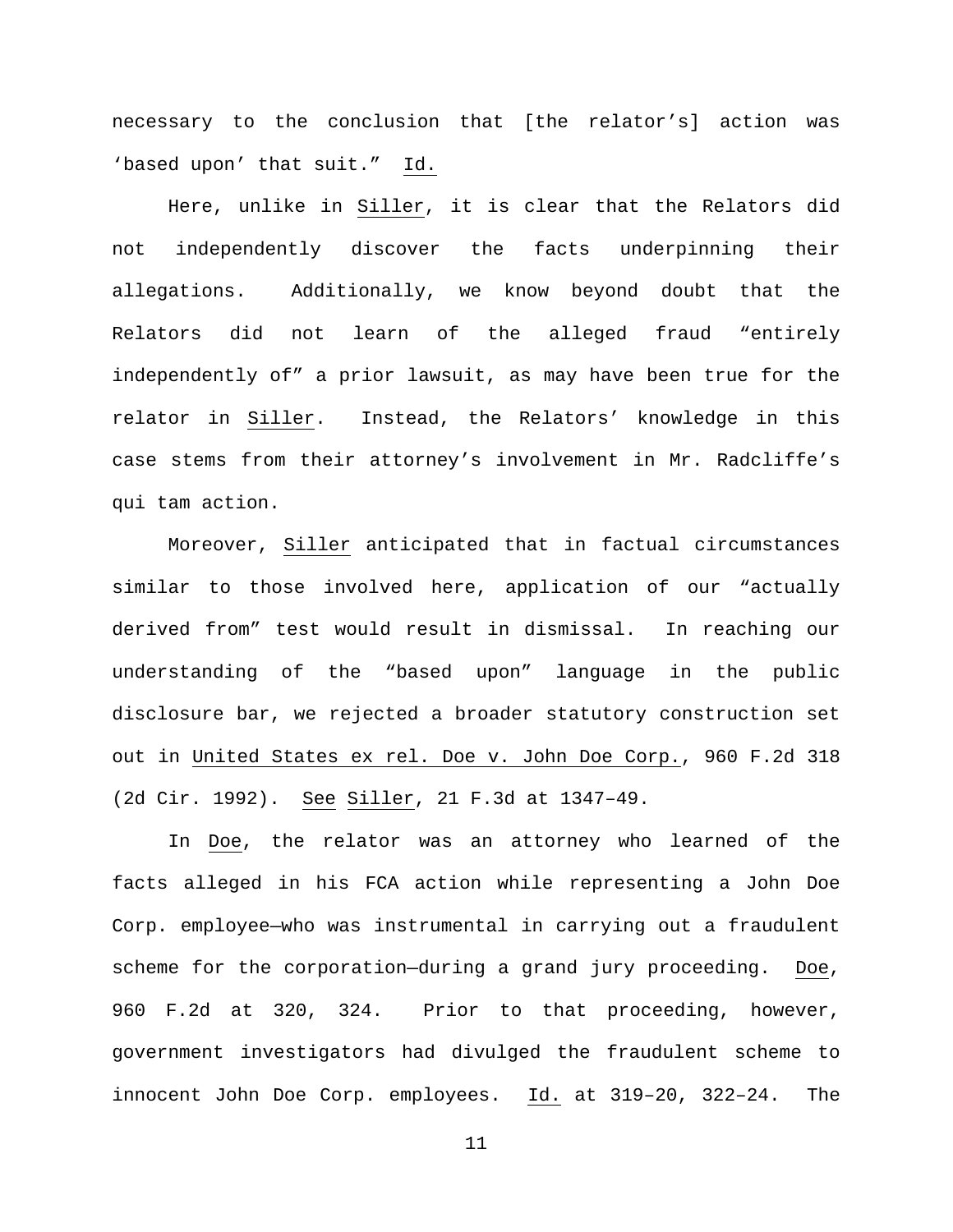relator contended that his allegations were not "based upon" those public disclosures. Id. at 324. The Second Circuit rejected this argument, explaining that the relator's allegations "[were] the same as those that had been publicly disclosed" and, under the court's interpretation of the FCA's "based upon" language, the "[p]ublic disclosure of the allegations divests district courts of jurisdiction over qui tam suits, regardless of where the relator obtained his information." Id.

Although the court in Siller disagreed with the Second Circuit's statutory construction of the term "based upon," it did not reject the Second Circuit's ultimate resolution of the case under the public disclosure bar. The court explained:

[In <u>Doe</u>], the qui tam plaintiff was an attorney who only learned of the pertinent fraud allegations through his representation of a client whose employer was being investigated for suspected fraudulent billing practices in its transactions with the Government. However, under our reading of section  $3730(e)(4)$ , which we believe is more faithful to the enacted language, the same result might well obtain.

Siller, 21 F.3d at 1348 n.8 (emphasis added). Though this language is dicta, it guides our application of Siller to the case before us. Like the relator in Doe*,* Mrs. Radcliffe and Mr. May did not learn of their allegations directly from the public disclosures at issue—in this case, the docket entries from Mr. Radcliffe's case. And, much like in Doe, the Relators' claims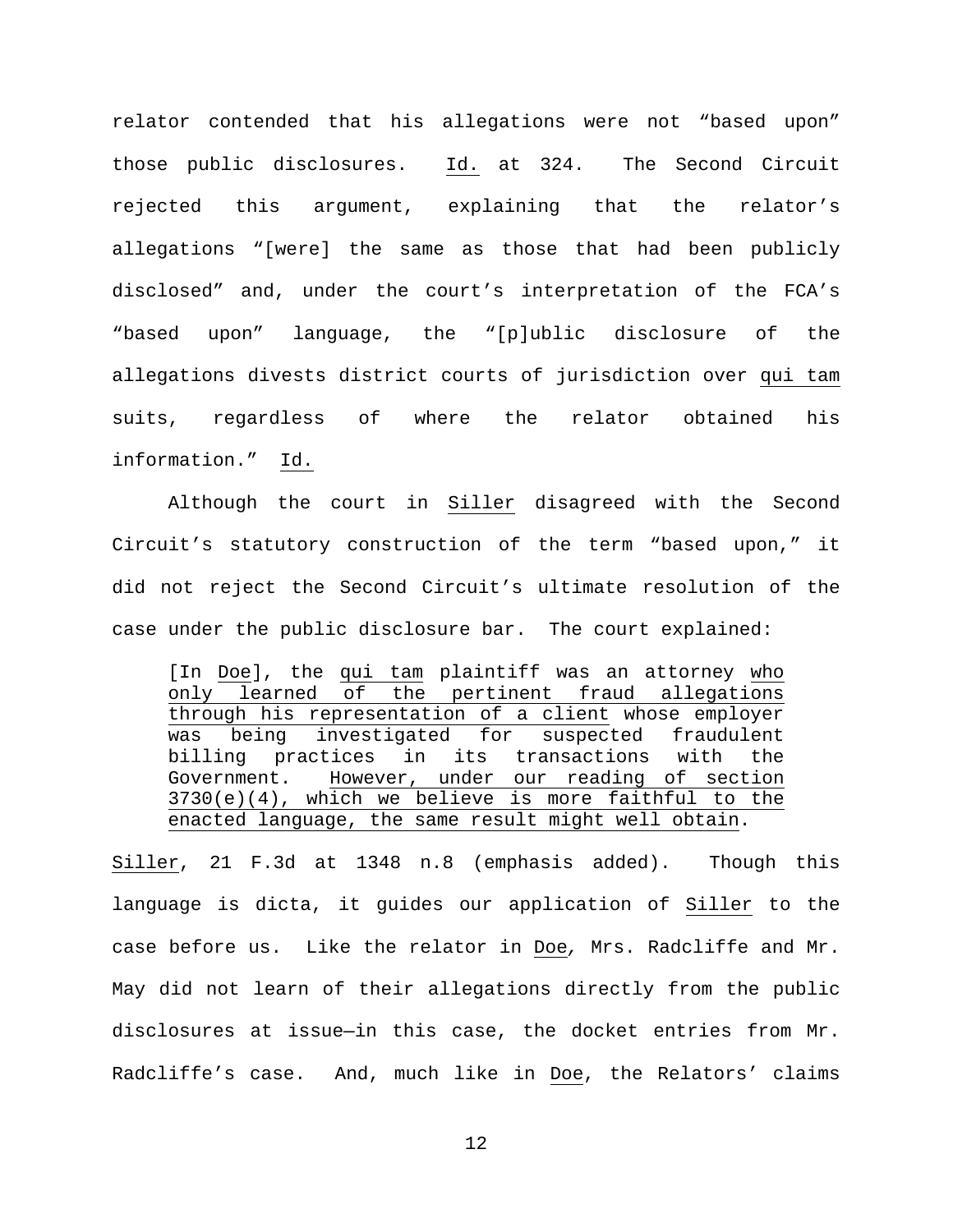here are based on what their attorney learned when representing another client in a matter involving the same fraud allegations.[4](#page-12-0) Finally, as in Doe, the allegations in the Relators' complaint were publicly disclosed before suit was filed. In Siller, we suggested that facts like these would trigger the public disclosure bar, requiring dismissal. We now so hold.

The result we reach here is also consistent with the purpose of the public disclosure bar. Section 3730(e)(4) "is designed to strike a balance between empowering the public to expose fraud on the one hand, and 'preventing parasitic actions' on the other." Wilson, 777 F.3d at 695 (quoting Siller, 21 F.3d at 1348). Thus, the FCA encourages whistleblowing by financially rewarding those who successfully bring qui tam actions. See § 3730(d); Graham Cty. Soil & Water Conservation Dist. v. United States ex rel. Wilson, 559 U.S. 280, 294 (2010) (discussing the public disclosure bar and how it is designed in part to provide "adequate incentives for whistle-blowing insiders with genuinely valuable information" (quoting Quinn, 14 F.3d at 649)). "At the same time, however, Congress sought to prevent 'parasitic' qui tam actions in which relators, rather

<span id="page-12-0"></span> <sup>4</sup> That the relator in Doe was himself the attorney in the proceeding in which he learned of the facts supporting his fraud allegations does not distinguish Doe in a meaningful way. As previously noted, the parties agree that Mr. Hurt's knowledge is imputed to Mr. May and Mrs. Radcliffe.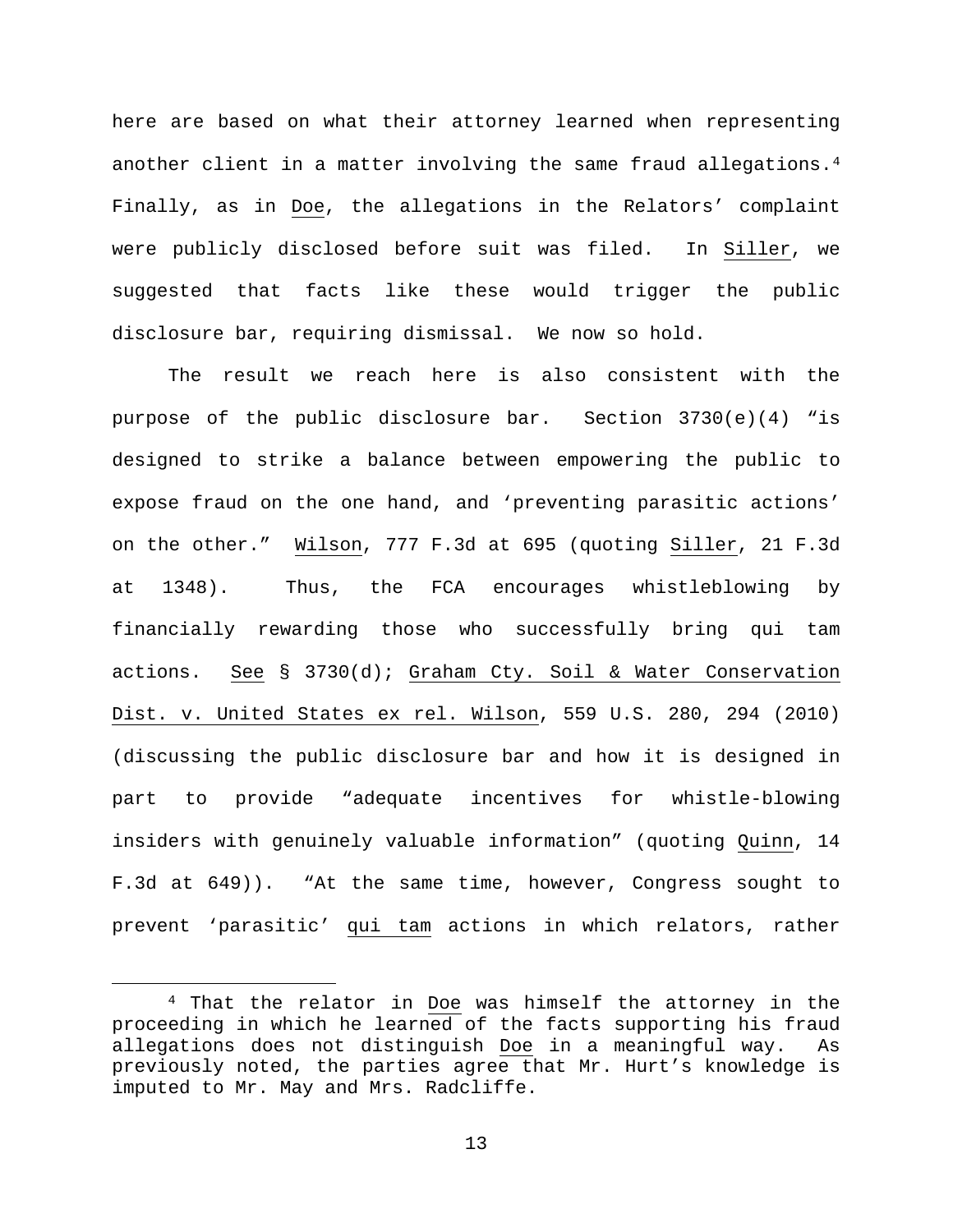than bringing to light independently-discovered information of fraud, simply feed off previous disclosures of government fraud." Siller, 21 F.3d at 1347.

Purdue argues that the Relators' FCA claim is a quintessential parasitic action because they provide no useful new information but instead effectively copy the substance of Mr. Radcliffe's earlier suit. The Relators respond that the FCA is meant to encourage actions like the instant one in which the qui tam plaintiffs learned of fraud second-hand. To support this contention, the Relators point to the legislative history of the FCA's 1986 amendments,<sup>[5](#page-13-0)</sup> which they say shows that Congress intended to increase the number of FCA qui tam actions to supplement the government's efforts to prosecute fraud.

Purdue has the better of the statutory-purpose argument. While Congress intended the 1986 amendments to increase the number of qui tam actions under the FCA, Congress did not invite

<span id="page-13-0"></span> <sup>5</sup> Among other changes, the 1986 amendments to the FCA eliminated the "government knowledge" jurisdictional bar and replaced it with the public disclosure bar at issue here.<br>Compare 31 U.S.C. § 3730(b)(4) (1982), with False Claims 31 U.S.C. § 3730(b)(4) (1982), with False Claims Amendments Act of 1986, Pub. L. No. 99-562, § 3, 100 Stat. 3153, 3154, 3157. The government knowledge bar precluded "qui tam actions that were 'based on evidence or information the government had when the action was brought.'" <u>United States ex</u> . rel. Stinson, Lyons, Gerlin & Bustamante, P.A. v. Prudential Ins. Co., 944 F.2d 1149, 1153 (3d Cir. 1991) (quoting 31 U.S.C. § 3730(b)(4) (1982)). By eliminating that bar, the 1986 amendments, as the Relators argue, were in part intended to increase the number of FCA qui tam actions. See id. at 1154.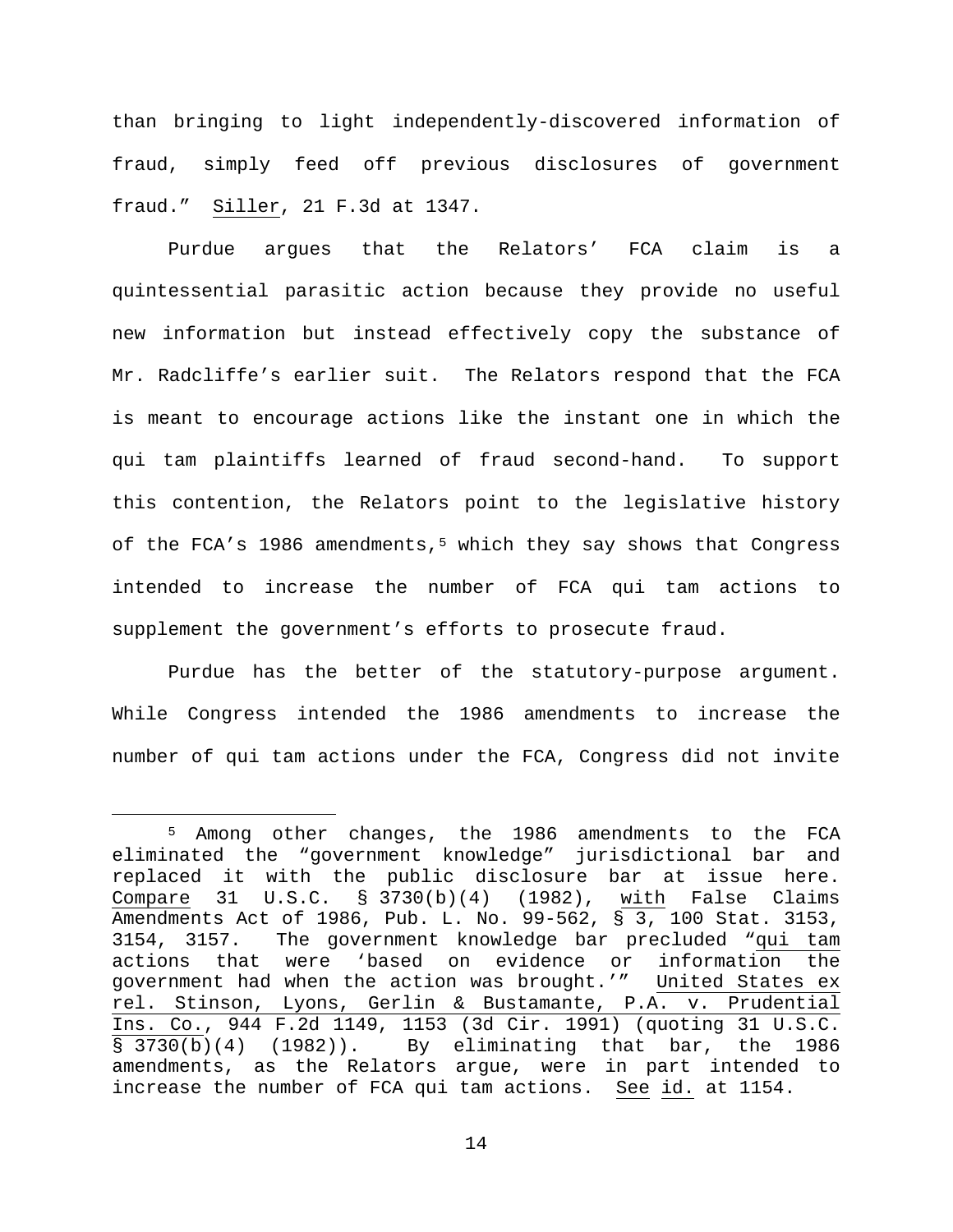a free-for-all for aspiring relators salivating over the FCA's qui tam reward provision. See § 3730(d). Instead, Congress intended only to supplement the government's ability to prosecute FCA actions as long as—consistent with the twin aims of the public disclosure bar—parasitic claims are barred and whistleblowing is encouraged. Though the FCA surely is meant to incentivize people like Mr. Radcliffe to come forward, it is not designed to encourage lawsuits by individuals like the Relators who (1) know of no useful new information about the scheme they allege, and (2) learned of the relevant facts through knowledge their attorney acquired when previously litigating the same fraud claim.

Accepting the view of the Relators also leads to absurd results. Imagine the following: an attorney prepares a draft complaint alleging an FCA violation, makes some insubstantial edits, and then files it. Under the Relators' reading of the FCA, a person who copied the earlier draft would limbo under the public disclosure bar, while someone who copied the filed complaint would rightly be labeled a parasitic relator, barred from pursuing an FCA action. That cannot be the law.

In sum, we decline the Relators' invitation to read Siller so as to render it internally inconsistent and at odds with the public disclosure bar's purpose. Indeed, by foreshadowing the court's conclusion in this case, Siller itself eschews the